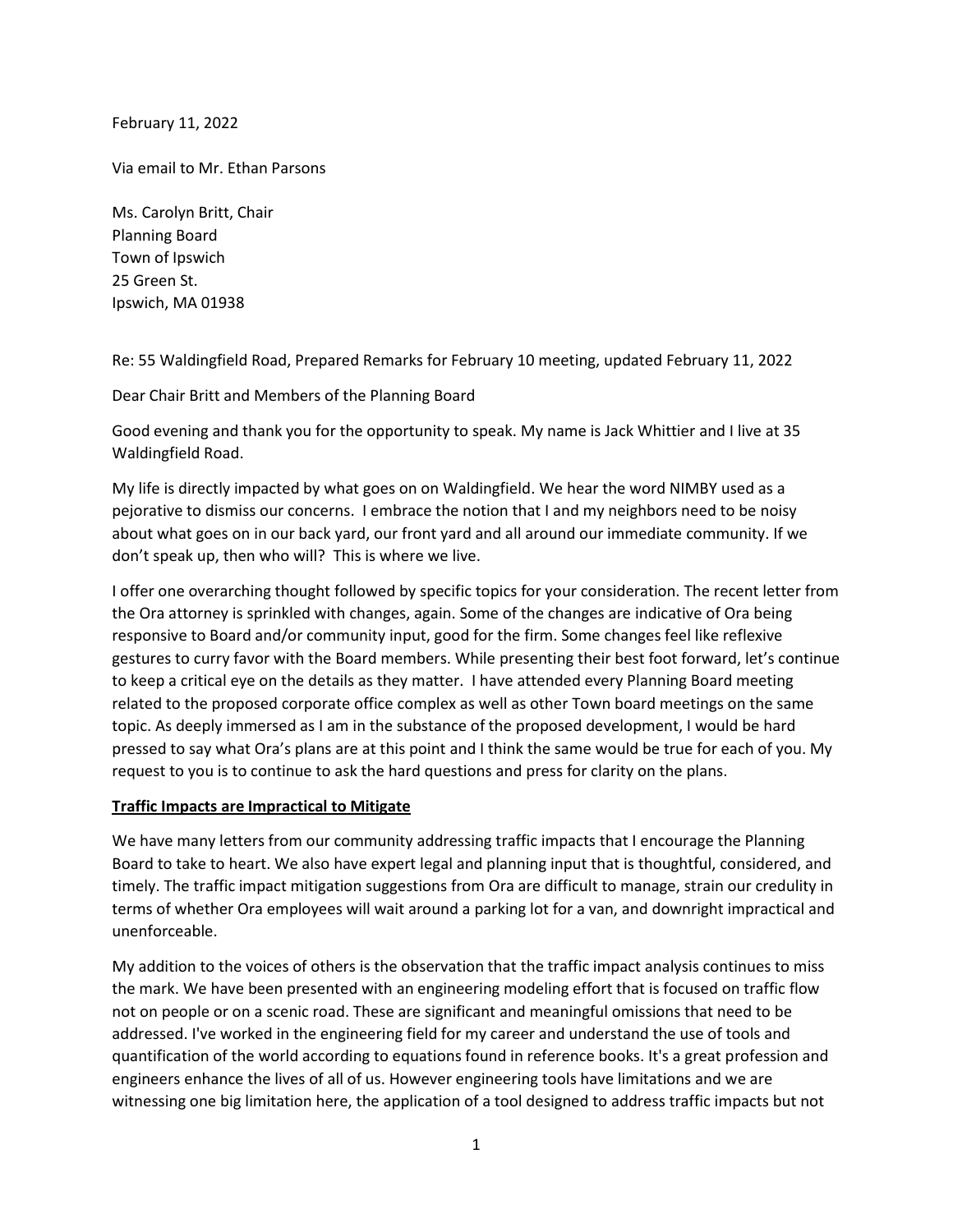impacts to cyclists, equestrians, pedestrians or others who use the road. We are missing a fuller picture of traffic impacts. To me it is like the parable of the blind people and the elephant where we each have our subjective truths yet fail to see the bigger picture.



The lack of emphasis on non-vehicular safety is astonishing to me. The only safety-related concerns in the TIA modeling are about vehicles bumping into each other, whether at the entrance to 55 Waldingfield (a blind corner) or on either ends of the road. Outside of the modeling we have seen presentations on speed tables and traffic calming both ideas now seemingly dismissed by Ora. The TIA offers no assessment of the potential vehicle to human impacts. How many people will be injured or killed by a significant increase in daily traffic flow? We need to ask this question and then make an informed decision.

Last night the Ora traffic engineer noted that up to three additional cars per minute at peak hours are projected. Waldingfield Road is about 1 mile long and it takes the average walker about 15-20 minutes to cover a mile. For a roundtrip on Waldingfield this translates to an additional 90-120 cars per walk at peak hours! That is how we quantify the impact. What we have not yet seen is the quantification of the impact on human life and we need to.

My recommendation is for the Planning Board to authorize an assessment of non-vehicular impacts on Waldingfield Road associated with the significant increase in average daily traffic flow.

## **Visual Impacts Impair the Character of Waldingfield**

In repeated presentations and documents Ora has asserted that the buildings and parking lots would not be visible from Waldingfield Road, often backed up with summertime photos when trees are in full foliage. (BTW, I appreciate the firm's representatives backed away from a blanket statement last night regarding sightlines but I have written notes to confirm what I have already stated in public.) This is a patently false assertion. I took the picture below on February 10. As you can readily see, the Bird Mansion literally pops out of the landscape across the paddock. Adding 25-30,000 sf new construction adjacent to the existing building will create a much larger visual impact. With the inclusion of greater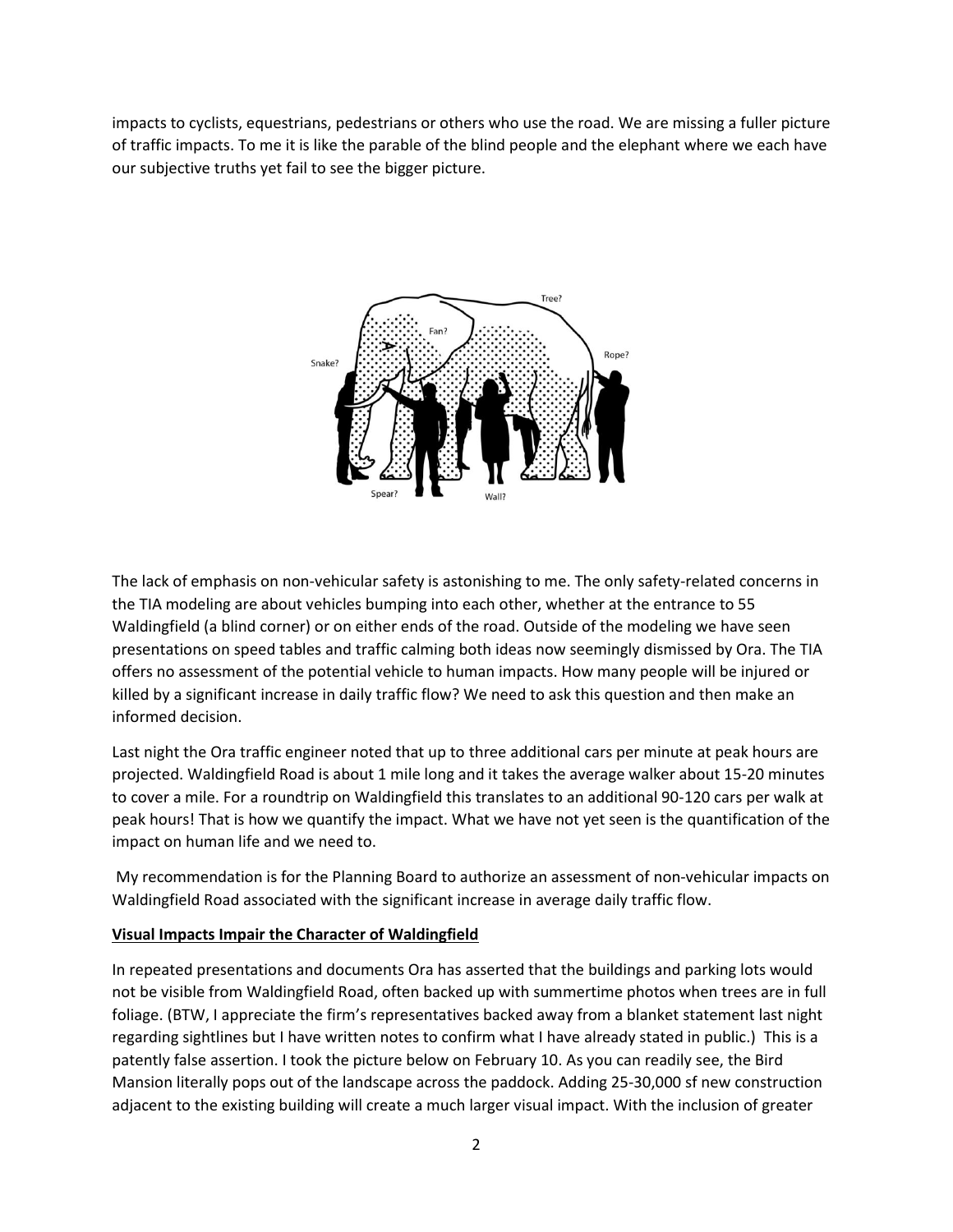than 100 parking spaces in front of the buildings, filled with cars, trucks, delivery vans, and other service vehicles, the visual impact will be overwhelming. And that says nothing about required nighttime security lighting on what is now a quiet, unlit area. And while I have not included a picture of the 34 parking spaces that are proposed immediate to Waldingfield Road at the existing barn, these parking spaces are perhaps as great a concern due to both proximity to the road and the consideration that they are included in Phase 1B. I have repeatedly requested Ora to re-design the parking lots to hide them from public view and there has been zero movement on that request.

To me the character of an area begins with the sensory impressions afforded by sight. Parking lots filled with vehicles, corporate structures imposing over the landscape, and a traffic filled street are hardly in keeping with the existing character or the character we hope to preserve. Personally I cannot fathom a corporate complex dominating the 39 acres of the Bird Estate and surrounding area. The irony of course is we have spent a lot of time discussing Open Space to what end? Does Open Space enable us to simply look across the lovely paddocks at a looming corporate building with a parking lot of nearly 100 cars and trucks?

My recommendation to the Planning Board is to request preparation of visual impact design drawings to better understand the full ramification of the office complex. The design drawings can be presented in a variety of formats. For example, Google Earth allows for the opportunity to show seasonal changes from a street view perspective which is an especially useful feature.

## **Scenarios**

I have worked in the engineering field for my entire career and have considerable appreciation for simulation models, both their strengths and limitations. My experience is a modeling effort includes scenarios and sensitivity analyses to provide the decision-maker, in this case the Planning Board, with a full picture of what may be possible. Further, the planning effort tries to focus on worst case scenarios to help mitigate future risks.

In this case we are offered by Ora Inc. a single scenario predicated on data provided by the applicant. Last night Ora argued that the scenario is worst case. This is far from true and misses the strength of planning.

We do not have high, medium, low scenarios nor do we have an independent assessment of possible employee populations, not only Ora population but future occupants, that are tied to floor space or other metrics. To me this is important as my sense is the Planning Board and the community are not afforded the opportunity to fully appreciate the magnitude of traffic impacts. And even without a fuller picture, the Town consultant has noted the conservative predicted increase in traffic flow is "significant." To me that is already especially concerning.

I encourage the Planning Board to formally request to Ora to prepare scenarios that are agreed to with the Planning Board and community to fully understand the scope of potential impacts.

## **Phases beyond 2 and 3**

We have been told, repeatedly, Ora is a successful, growing firm within a growing market sector, good for them. With growth will come additional pressure to acquire space for employees. As bad as the impacts are with the current plans, future on-site growth, whether through increased office density or additional building construction, will likely exacerbate the already negative impacts.